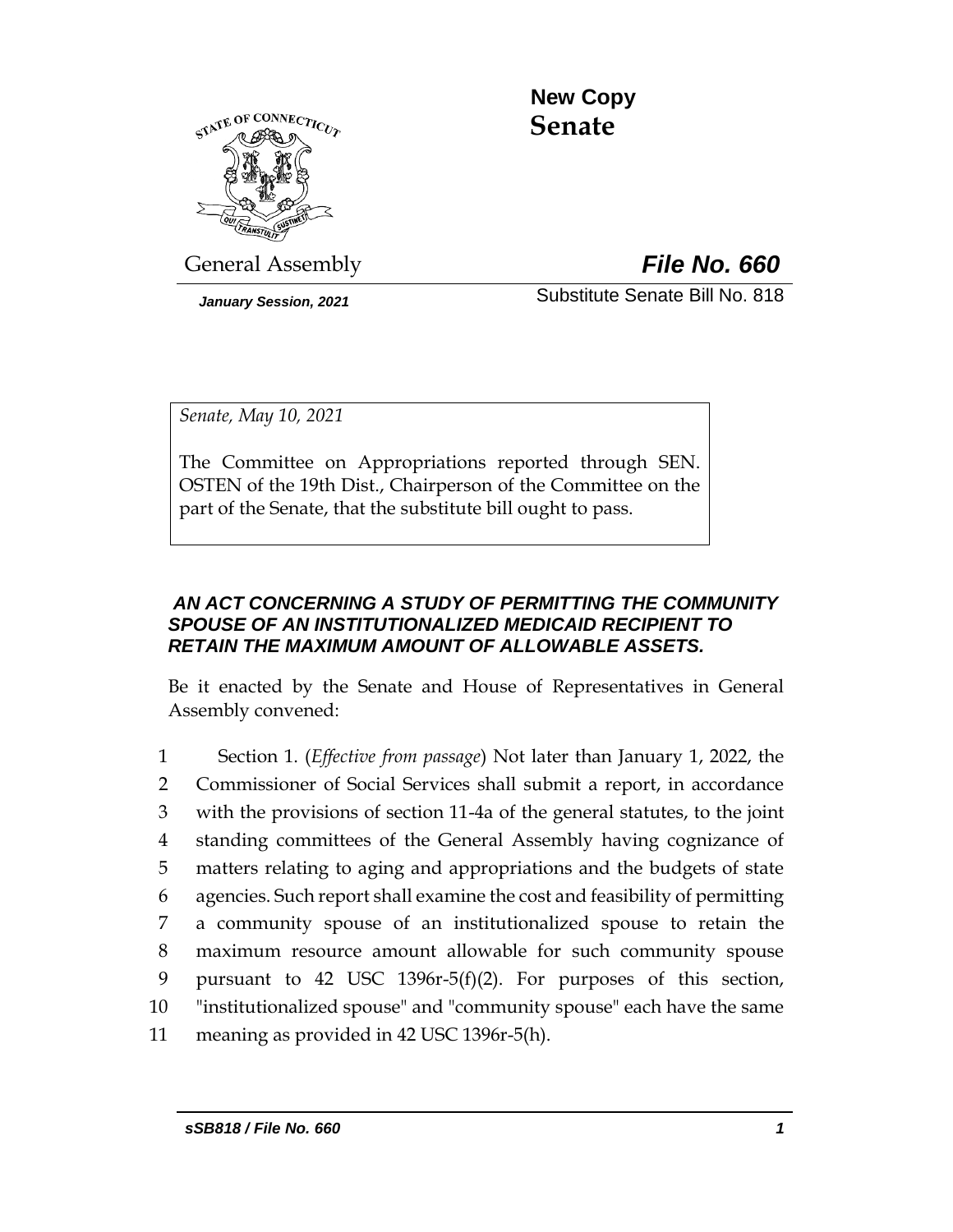This act shall take effect as follows and shall amend the following sections:

| Section | trom passage | New section |
|---------|--------------|-------------|
|---------|--------------|-------------|

**AGE** *Joint Favorable C/R* **APP** 

*APP Joint Favorable Subst.*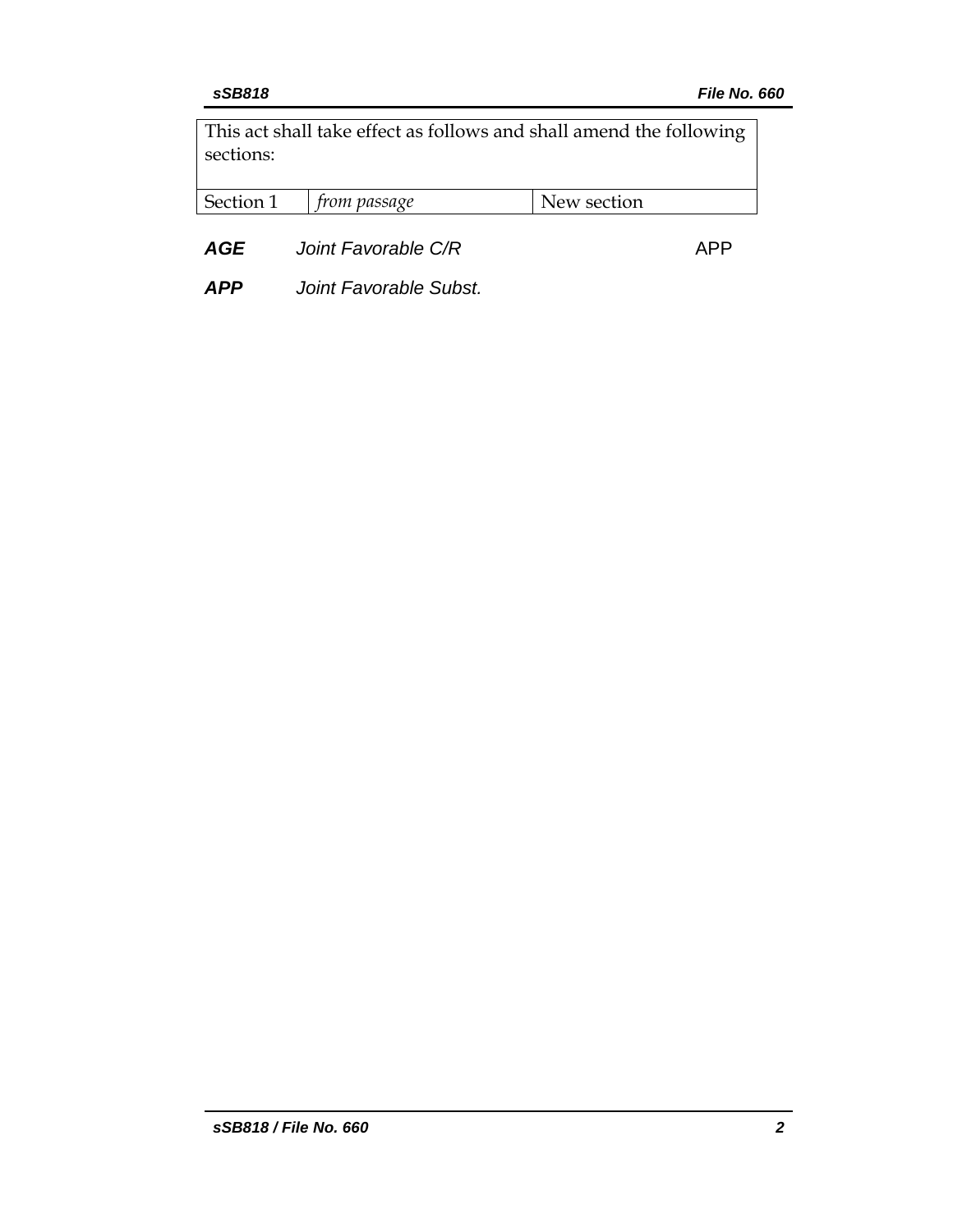*The following Fiscal Impact Statement and Bill Analysis are prepared for the benefit of the members of the General Assembly, solely for purposes of information, summarization and explanation and do not represent the intent of the General Assembly or either chamber thereof for any purpose. In general,*  fiscal impacts are based upon a variety of informational sources, including the analyst's professional *knowledge. Whenever applicable, agency data is consulted as part of the analysis, however final products do not necessarily reflect an assessment from any specific department.*

## *OFA Fiscal Note*

*State Impact:* None

*Municipal Impact:* None

#### *Explanation*

The bill requires the Department of Social Services (DSS) to examine the cost and feasibility of allowing the community spouse of an institutionalized individual to retain the maximum amount of assets allowed under federal law, and report to the General Assembly by January 1, 2022. This has no fiscal impact as DSS has the expertise necessary to complete the report.

## *The Out Years*

*State Impact:* None

*Municipal Impact:* None